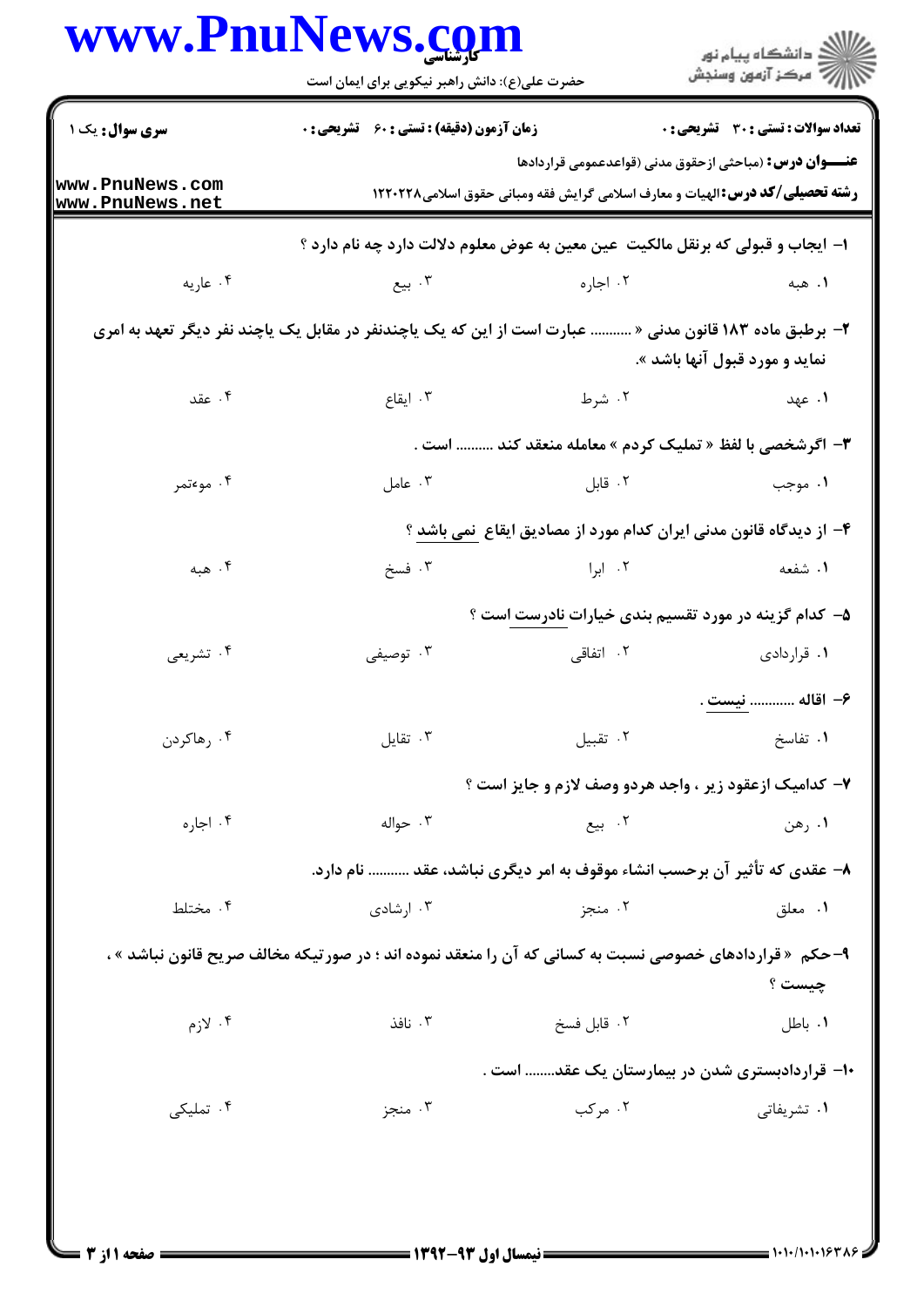|                                    | www.PnuNews.com                                                                                                                                          |                                                              | ر<br>اگر دانشگاه پيام نور<br>اگر مرکز آزمون وسنجش |
|------------------------------------|----------------------------------------------------------------------------------------------------------------------------------------------------------|--------------------------------------------------------------|---------------------------------------------------|
| <b>سری سوال :</b> ۱ یک             | حضرت علی(ع): دانش راهبر نیکویی برای ایمان است<br><b>زمان آزمون (دقیقه) : تستی : 60 ٪ تشریحی : 0</b>                                                      |                                                              | تعداد سوالات : تستي : 30 ٪ تشريحي : 0             |
| www.PnuNews.com<br>www.PnuNews.net | <b>عنــــوان درس:</b> مباحثی ازحقوق مدنی (قواعدعمومی قراردادها)<br><b>رشته تحصیلی/کد درس: ا</b> لهیات و معارف اسلامی گرایش فقه ومبانی حقوق اسلامی۱۲۲۰۲۲۸ |                                                              |                                                   |
|                                    | 11– این نکته که :" آثار عقد تنها بر طرفین عقد و قائم مقام ایشان بار میشود "، اصطلاحا ، چه نام دارد ؟                                                     |                                                              |                                                   |
|                                    | ۰۲ اصل لزوم آثار عقد                                                                                                                                     |                                                              | ٠١. اصل رضايي بودن آثار عقد                       |
|                                    | ۰۴ قاعده تملیکی بودن آثار عقد                                                                                                                            |                                                              | ۰۳ قاعده نسبی بودن آثار عقد                       |
|                                    |                                                                                                                                                          |                                                              | <b>۱۲</b> - حکم معاملات پایایای چیست ؟            |
| ۰۴ بطلان                           | ۰۳ قابل فسخ                                                                                                                                              | ۰۲ نفوذ                                                      | ۱. صحت                                            |
|                                    |                                                                                                                                                          |                                                              | ۱۳- دادو ستد بدون کلام را  گویند .                |
| ۰۴ ذمه به ذمه                      | ۰۳ مهادنه                                                                                                                                                | ۰۲ بیع                                                       | ۰۱ معاطاه                                         |
|                                    |                                                                                                                                                          | ۰۱۴ مبنای تقسیم عقد به عقد تملیکی وعقد عهدی کدام است؟        |                                                   |
| ۰۴ اثر عقد                         | ۰۳ تعاقد                                                                                                                                                 | ۰۲ قبض                                                       | ۰۱ انتفاع                                         |
|                                    |                                                                                                                                                          | 1۵- فقها عموما وجود کدام مورد را در طرفین عقد شرط نمی دانند؟ |                                                   |
| ۰۴ عقل                             | ۰۳ بلوغ                                                                                                                                                  | ۰۲ رشد                                                       | ۰۱ عدالت                                          |
|                                    |                                                                                                                                                          | ۱۶– رضای حاصل در نتیجه اشتباه یا اکراه موجب نفوذ معامله .    |                                                   |
| ۰۴ معلق است                        | ۰۳ مشروط است                                                                                                                                             | ۰۲ نیست                                                      | ۰۱ است                                            |
|                                    |                                                                                                                                                          | ۱۷– معنای لغوی عدم نفوذ  است و آن معنی معادل  است .          |                                                   |
|                                    | ۰۲ عدم صحت – بدون تأثير                                                                                                                                  |                                                              | ۰۱ بدون تأثير-صحت                                 |
|                                    | ۰۴ بي اثربودن- باطل                                                                                                                                      |                                                              | ۰۳ باطل – بی اثر بودن                             |

18- ........... عبارتست از کیفیتی نفسانی که انسان را از افساد در آنچه متعلق به اوست باز می دارد و به طرف صلاح می برد . ۰۴ عقل ۰۲ اهلیت ۰۳ رشد ۰۱ بلوغ ١٩- شرط صحت كليه اعمال انسان ........ است .

۰۴ اهلیت ۰۳ تميز ۰۲ عقل ۰۱ رشد

۲۰– هر معامله ای که واقع شده باشد حمل بر......میشود مگر اینکه .......آن معلوم شود .

۰۴ صحت – عدم نفوذ ۰۳ نفوذ- بطلان ۲. بطلان – صحت ۰۱ صحت- فساد

**٢١**- اقسام جنون كدام است ؟ ۰۴ افاقی – اطباقی ۰۳ اطباقی- ادواری ۰۲ ادواری – افاقی **۱.** اطباقی- دائمی